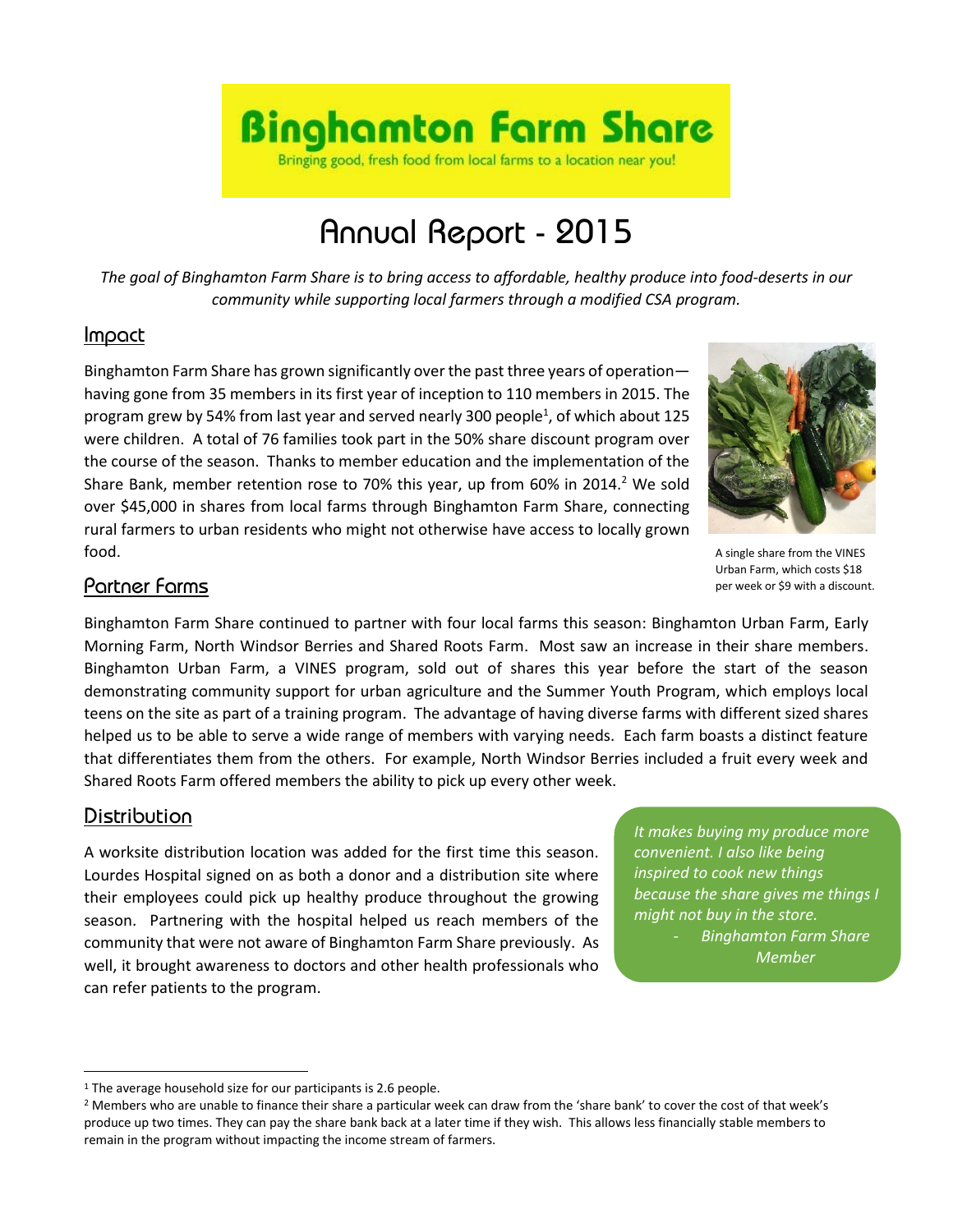Our downtown Binghamton location changed this year from the Downtown Farmers Market to the United Presbyterian Church. The VINES offices are now located in the church which made it extremely convenient to distribute from this location. Having ample parking and a close proximity to the bus station, Vet Center and downtown businesses, the church was a great location that attracted a broad range of people. Because the United Presbyterian Church itself does much outreach in the community, marketing shares to in-need populations was intrinsic to being there.



A happy member picking up her Early Morning Farm Basic Share at Roosevelt Elementary.

*The pickup site was just terrific – nice people; opportunity to chat with other FarmSharers and a very friendly feeling with everyone I spoke with.*

> - *Binghamton Farm Share Member*

students attending the school participate in Binghamton Farm Share.

this year. This proved to be a positive change as we saw the amount of members picking up their shares at this distribution location increase. We also had more members of the immediate community and parents of

We continued to distribute at both the Lee Barta Community Center on the North Side, Carlisle Apartments Community Center on the East Side

and Tabernacle United Methodist Church this year. All locations were extremely generous in allowing BFS to utilize the space free of charge.

Roosevelt Elementary allowed us to move our distribution time on Fridays to dismissal

#### Member Education

Binghamton Farm Share understands that access to healthy food isn't enough, members also need to know how to prepare the food that they receive. We continued to provide members with nutrition and cooking education throughout the growing season. Recipes were distributed each week that utilized produce found in the share as well as newsletters from partner farms. Through our partnership with Cornell Cooperative Extension of Broome County, regular sampling and nutrition education was provided at our distribution sites on a rotating basis. Members were also invited to participate in cooking and preserving classes offered by the Healthy Lifestyles Coalition and VINES.

*I learned how to prepare eggplant which my very picky 7-year-old loved (both as a side dish and in brownies) and I learned how to incorporate different veggies into dishes that don't typically contain them, like dessert.* 

*- Binghamton Farm Share Member*

# Technical Training for Farmers



On farm packaging training at Early Morning Farm in Genoa with all our partner farms.

This year Binghamton Farm Share was able to secure funding through Northeast Sustainable Agriculture and Education (a wing of the USDA) that allowed us to provide technical trainings for our partner farms. Two trainings have been held covering topics that were identified as areas of need by both farmers and Farm Share members in surveys from the 2014 season. The first training covered marketing strategies and was held in conjunction with

the start of season meeting. Later in the season, a training on the washing and packaging of shares was hosted by one of the partner farms, Early

Morning Farm, where they package over 1,500 shares each week. In providing technical assistance to our partner farms we are striving to help them meet

*We have found the NESARE trainings really helpful for networking and brainstorming.*

> - *Stephanie Roberts, Shared Roots Farm*